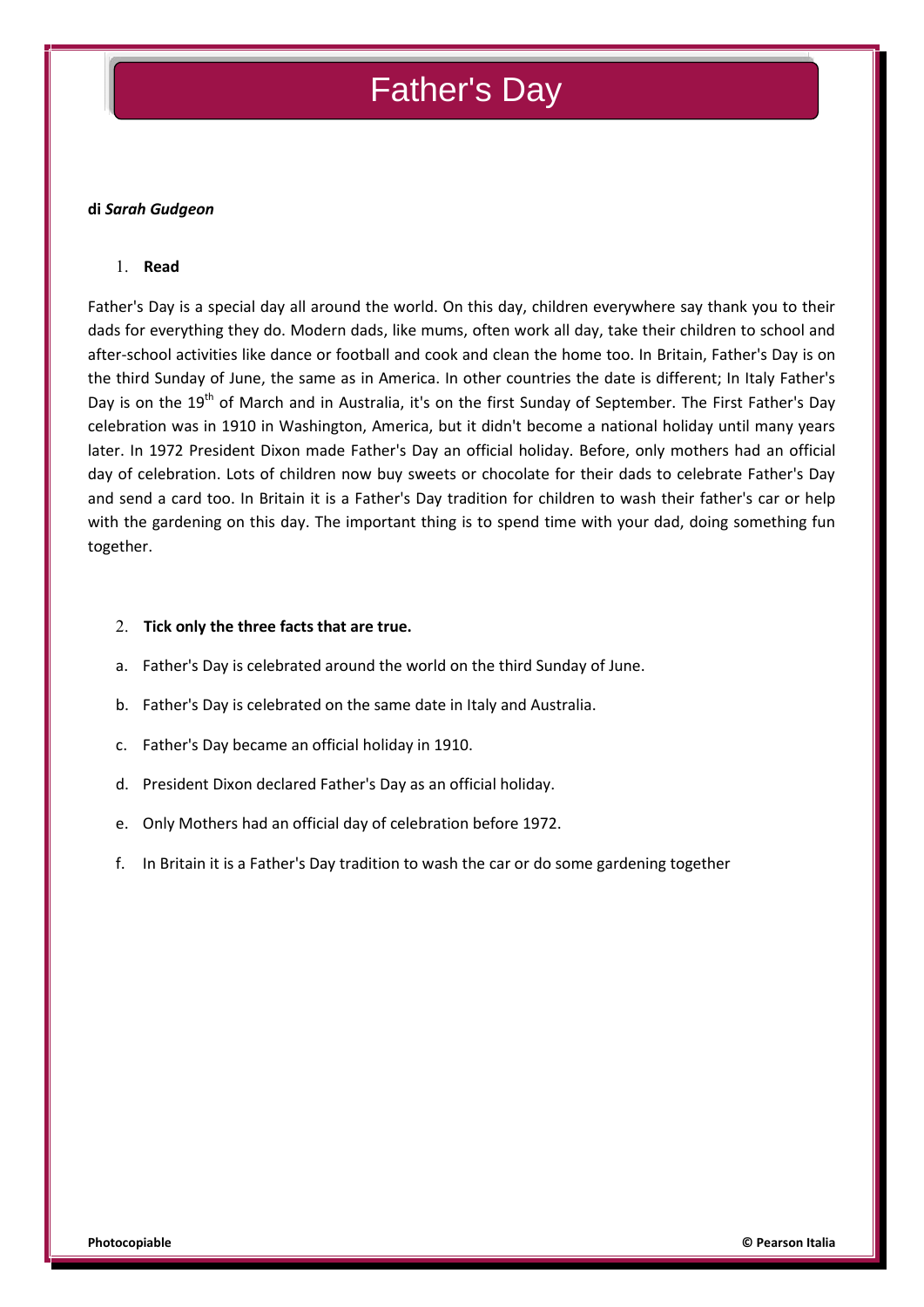# **Read this Father's Day poem from a card.**

## What Makes A Dad

God took the strength of a mountain, The majesty of a tree, The warmth of a summer sun, The calm of a quiet sea . . . … Then God combined these qualities, When there was nothing more to add, He knew His masterpiece was complete, And so, He called it ... Dad

*Extract from a poem by an Unknown Author. Source: http://fatherhood.about.com/od/fathersdayresources/qt/what\_makes\_a\_dad\_poem.htm*

**What do you think makes a good dad? Write your own poem for your dad this Father's Day.**